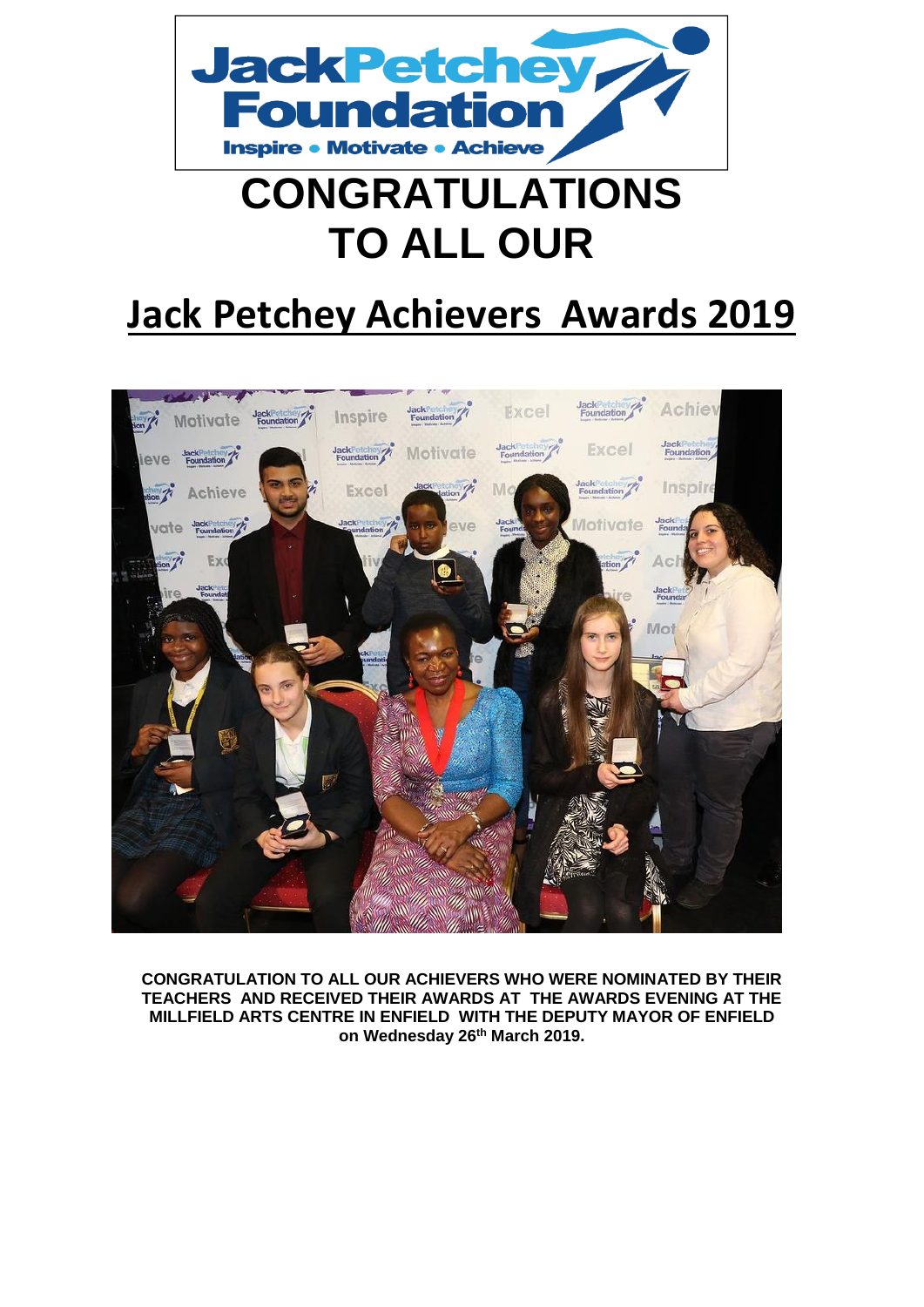#### **Name Amy** Howard Year 8 **Reason for the award:**

*'Amy is a very positive role model and a very able musician who always represents the school during open evenings and school events. She was the first in her tutor group to achieve the 'Reward and Recognition' certificate for her independent learning. She is willing to help everyone and even created a very good resource for revision that was given to everyone in her class. Amy is very engaged and enthusiastic in all her lessons. A very well deserved winner of this award.*.





#### **Name** Romina Brown Year 9 **Reason for the award:**

*'Romina's end of year 9 results were all grade 6 and above, her data window report is all excellent and outstanding. She is a model student who does excellent classwork and homework in all her subjects. Her willingness to do well shines through throughout the whole school day. Romina is always a polite and incredibly well-mannered student, always ready to support and help the school community. A well-deserved winner of this award*.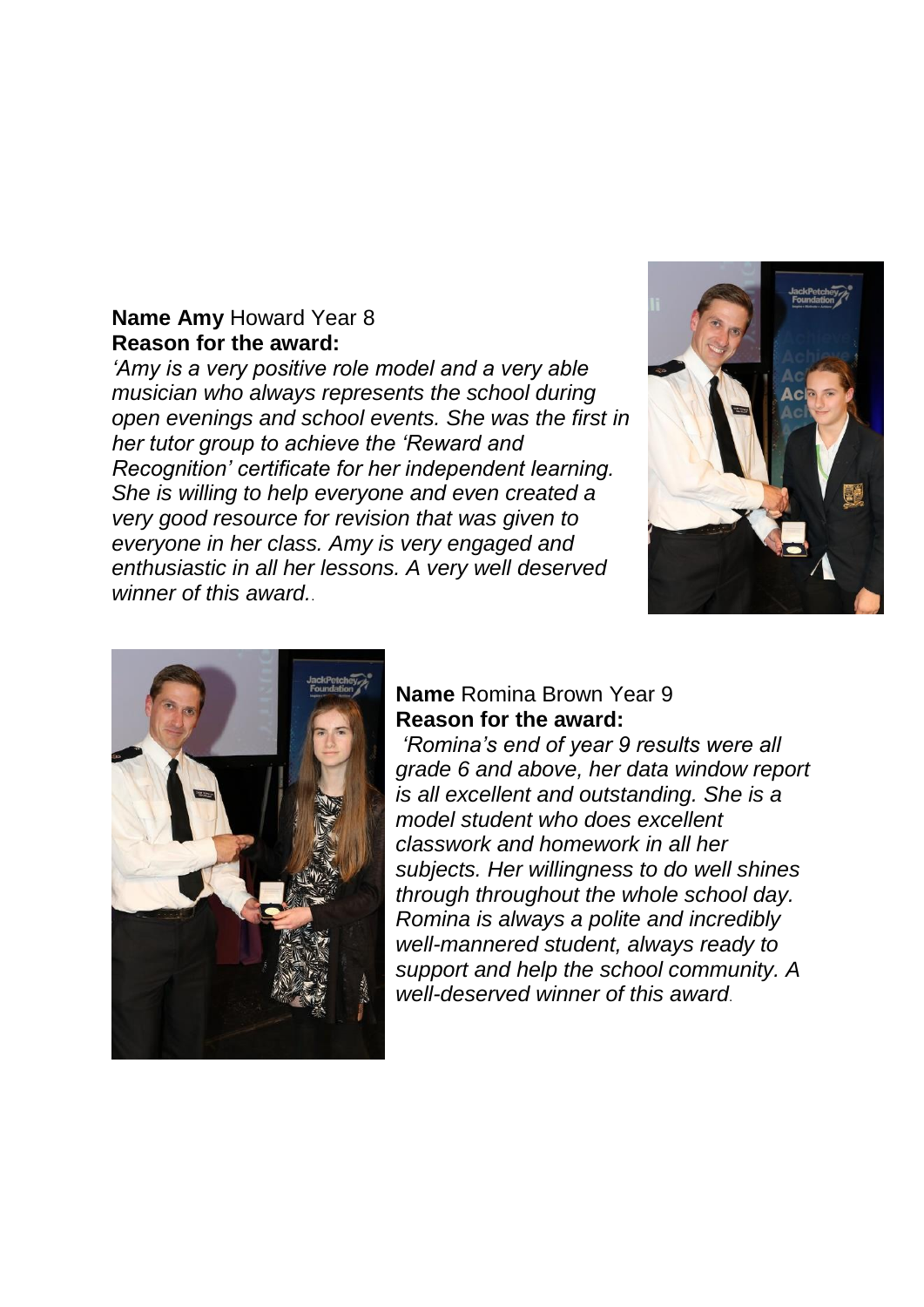#### **Name** Akshar Patel Year 13 **Reason for the award:**

*Akshar won the Mayor of London Science Awards and has been a role model for his peers and other students in the school. His work ethic in class, independent study and the whole school community shows great commitment and enthusiasm. Akshar is committed to supporting others around then which helps to make him a well-rounded sixth form student and very deserving of this award.'*





### **Name** Ahmed Warsame Year 9 **Reason for the award:**

Ahmed led assemblies to all the students in the school at the end of year 7 on the importance of reading in developing skills and enjoyment. As a result he developed his confidence and ability to work with others. This led him to work with the Library to secure a visit from Dan Freedman, a children's author. the feedback from students was fantastic. In September he became form captain and has made excellent

contributions to meetings. He has attended

training and is developing his skills further. He is keen to develop the skills of other students further with some follow up training later on in the year so students can use this when applying for 6th for or university.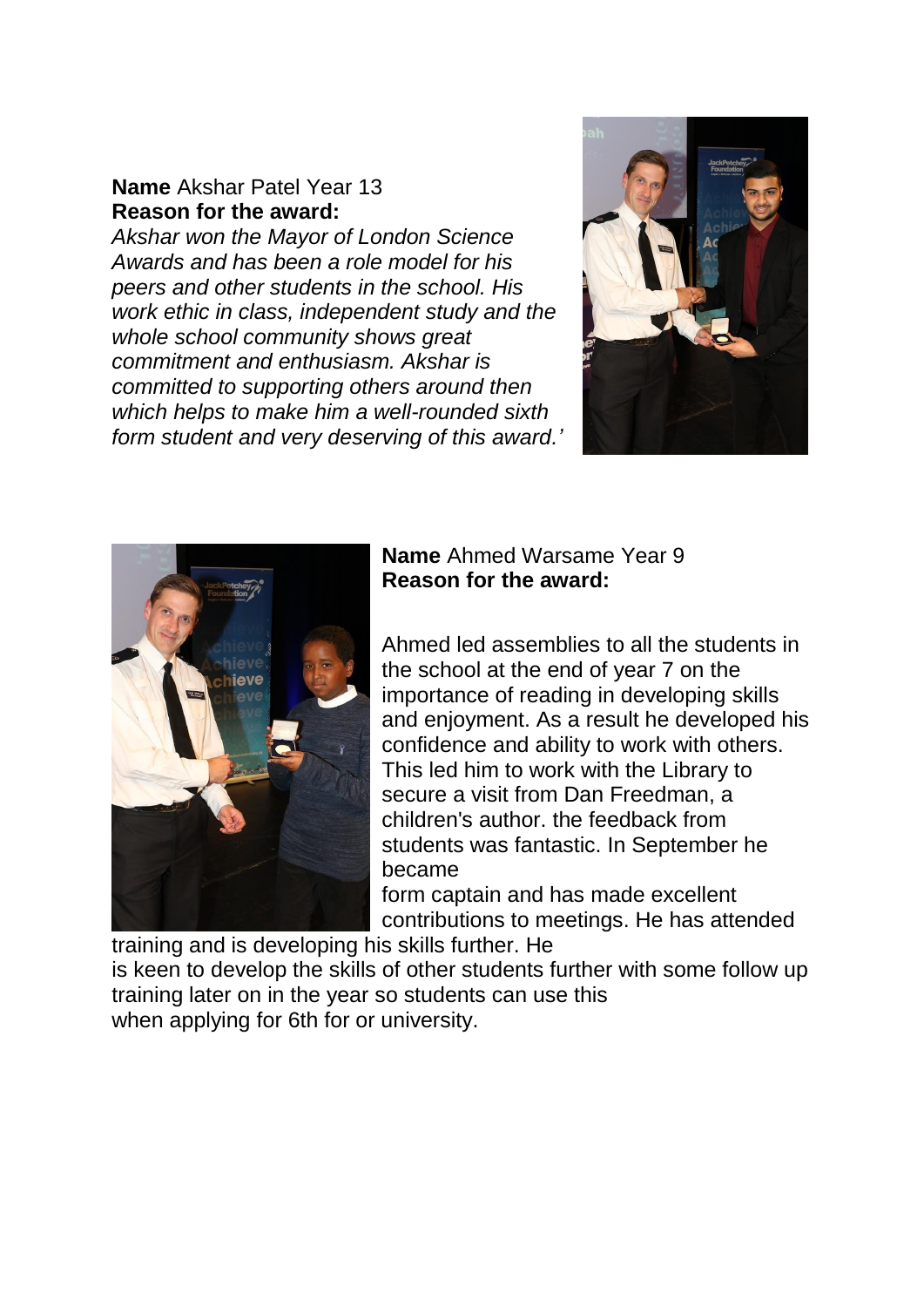Name :Cynthia Ogbono year 9

### **Reason for the award:**

Cynthia is a role model in her year group and has demonstrated excellent success and progress in all of her subjects. To further develop her confidence and all around contribution to the school she wrote an application to be elected onto the Enfield Youth Parliament and as a result was voted on to represent Edmonton County school. She is keen to empower young women at the school and will lead assemblies for international womens day in march. She is also keen to bring in speakers from outside of school to show how to be a successful women.



Bridgette Bempah year 9

### **Reason for award**:

Bridgette also applied to be a member of the Enfield Youth Parliament and was very successful, representing Edmonton County. Bridgette received a subject award as well as a Phase award for "Being a role model to others academically at last years awards evening. She consistently attends and contributes to the wider school community and would like to work within the local community to improve peoples experiences.

> **Jack Petchey Leaders award Congratulations to Ms Lipparelli – Head of Design**